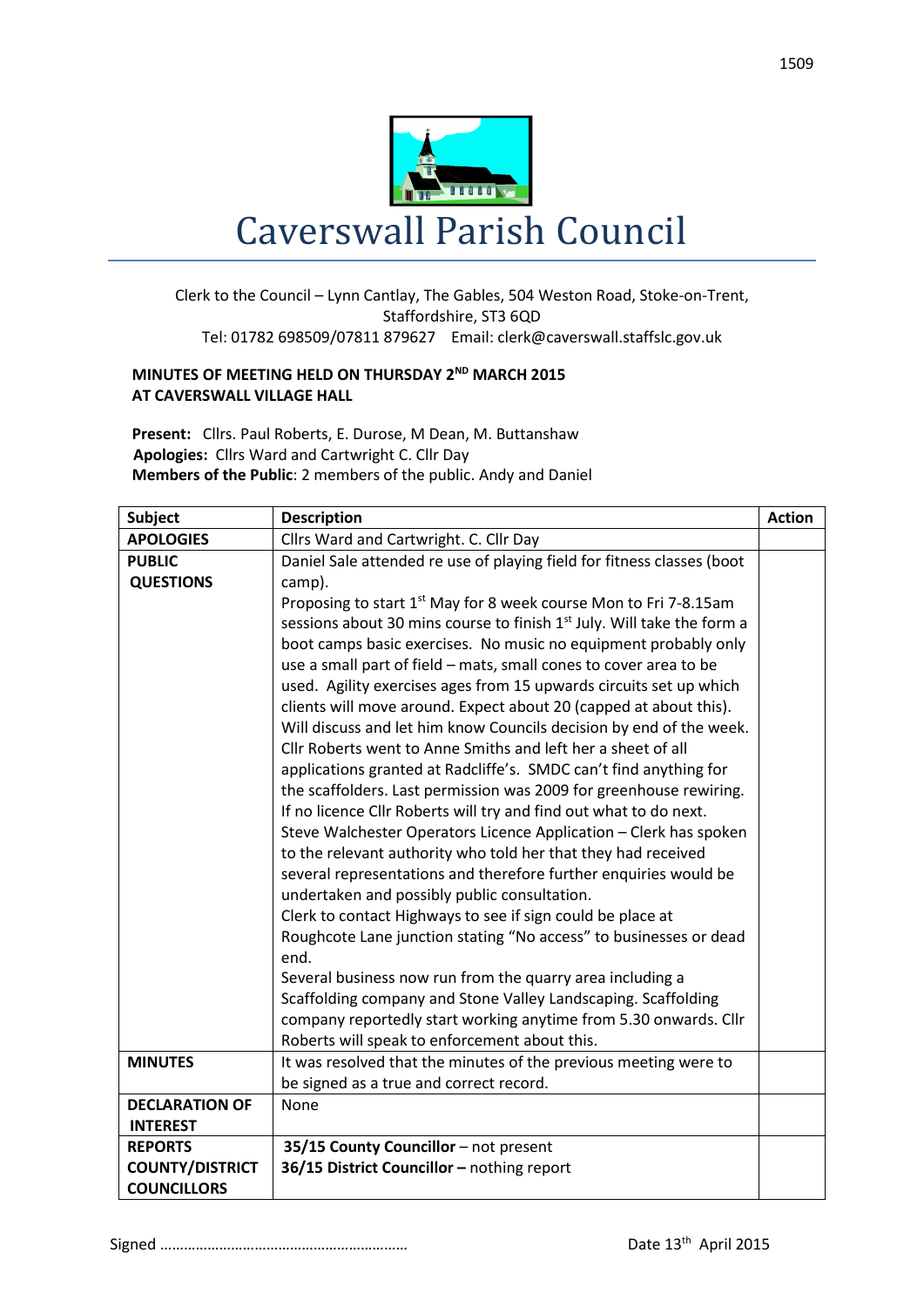| <b>Subject</b>         | <b>Description</b>                                                                    | <b>Action</b> |
|------------------------|---------------------------------------------------------------------------------------|---------------|
| HANDYMAN/              |                                                                                       |               |
| <b>LENGTHSMAN</b>      | 37/15                                                                                 |               |
| <b>REPORT</b>          | Handyman to be asked to clean signs in the village check them all.                    |               |
|                        |                                                                                       |               |
| <b>MATTERS ARISING</b> | <b>HIGHWAYS ISSUES -</b>                                                              |               |
| <b>FROM PREVIOUS</b>   | 38/15 School Parking Problems                                                         |               |
| <b>MEETINGS</b>        | Ongoing                                                                               |               |
|                        | 39/15 Grids and Drains                                                                |               |
|                        | (31/15)                                                                               |               |
|                        | Clerk has reported blocked grids to Highways.                                         |               |
|                        | 40/15 The Hollows                                                                     |               |
|                        | (32/15)                                                                               |               |
|                        | Clerk been in contact with Highways no response to date.                              |               |
|                        |                                                                                       |               |
|                        | 41/15 Car Park Use                                                                    |               |
|                        | (20/15, 04/15. 137/14. 125/14, 110/14, 93/14, 80/14, 68/14,                           |               |
|                        | 54/14, 39/14, 19/14, 05/14, 163/13, 150/13, 135/13, 120/13,                           |               |
|                        | 103/13, 085/13, 065/13, 050/13, 037/13, 023/13)                                       |               |
|                        | This to be discussed at a meeting with the Village representatives                    |               |
|                        | on Monday 9 <sup>th</sup> March 2015 at 7.30pm in Village Hall, matters t be          |               |
|                        | discussed to include possible security fencing.                                       |               |
|                        | 42/15 Playing Fields                                                                  |               |
|                        | (21/15, 06/15, 139/14. 126/14, 112/14, 95/14, 82/14, 70/14,                           |               |
|                        | 56/14, 42/14, 22/14, 08/14, 165/13, 153/13, 138/13, 126/13,                           |               |
|                        | 084/13, 064/13, 049/13, 036/13, 025/13, 010/13, 093/12)                               |               |
|                        | See Confidential Matters - Cllrs Eyes Only.                                           |               |
|                        | Still awaiting statements/comments back. Clerk still to arrange                       |               |
|                        | meeting with John Harp.                                                               |               |
|                        | Passed info notes to Alan Simpson                                                     |               |
|                        | Pamela Nickson and Jack Peasons wife (?) Edna to                                      |               |
|                        |                                                                                       |               |
|                        | 43/15 Footpaths:                                                                      |               |
|                        | Nothing to report.                                                                    |               |
|                        | 44/15 Defibrillator:                                                                  |               |
|                        | (23/15, 08/15, 142/14. 128/14, 114/14, 97/14, 84/14, 73/14, 59/14,                    |               |
|                        | 46/14, 27/14)                                                                         |               |
|                        | On going                                                                              |               |
|                        |                                                                                       |               |
|                        | 45/15 Notice Board:                                                                   |               |
|                        | (25/15, 16/15)<br>Further investigations needed. Small size possible to fix to bench. |               |
|                        |                                                                                       |               |
|                        | 46/15 Post Box - Roughcote Lane:                                                      |               |
|                        | (32/15)                                                                               |               |
|                        | Clerk has reported this to the Post Office.                                           |               |
|                        | 47/15 Flower Boxes on railings:                                                       |               |
|                        | (34/15)                                                                               |               |
|                        | On going                                                                              |               |
|                        | <b>Unresolved Items: none</b>                                                         |               |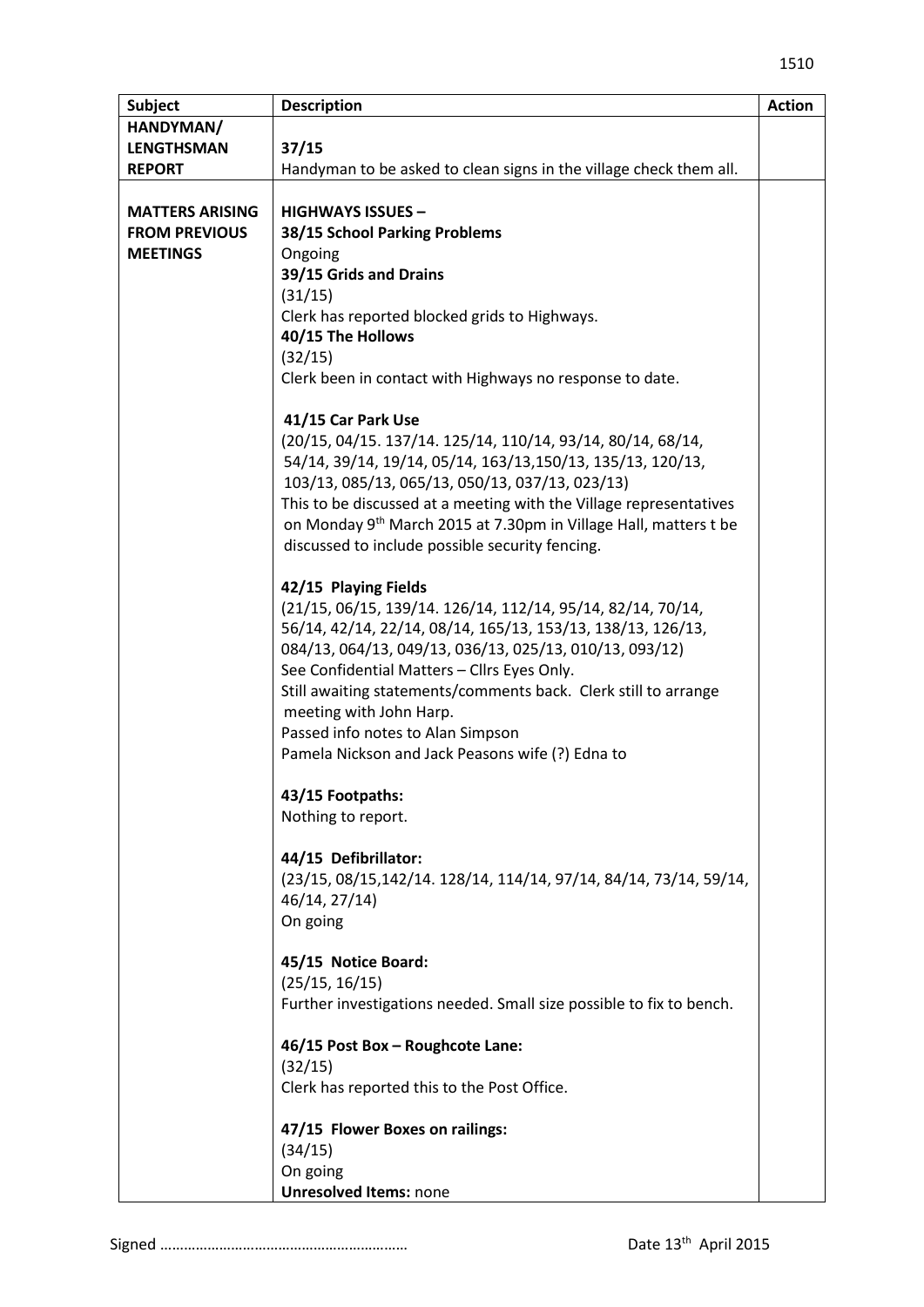| <b>Subject</b>                        | <b>Description</b>                                                                                                                                                                                                                                                                                                                                                                                                                                                                                                                                                                                                                                  | <b>Action</b> |
|---------------------------------------|-----------------------------------------------------------------------------------------------------------------------------------------------------------------------------------------------------------------------------------------------------------------------------------------------------------------------------------------------------------------------------------------------------------------------------------------------------------------------------------------------------------------------------------------------------------------------------------------------------------------------------------------------------|---------------|
|                                       |                                                                                                                                                                                                                                                                                                                                                                                                                                                                                                                                                                                                                                                     |               |
| <b>CORRESPONDENCE</b>                 | 48/15<br><b>TSB</b><br><b>Bank Statement</b><br>Post Office<br>Reopening of Caverswall Post Office<br>Village Hall<br>Re meeting about car park etc<br>Support Staffordshire Re The Future of the Churnet Valley Living<br>Landscape Partnership<br><b>SCC</b><br>Re Community Paths Initiative - Bids for 2015/16<br>Matthew Ellis<br>Re School Parking problems<br>Mark Deaville<br>Re School Parking problems<br><b>HMRC</b><br>Re VAT returns / Paying PAYE electronically                                                                                                                                                                      |               |
| <b>FINANCE AND</b><br>2015/16 PRECEPT | 49/15<br>Payments:<br>The following accounts were approved for payment:-<br>Mrs L Cantlay – Clerk Salary and Expenses – March<br>£213.00*<br>Mr R Nicholls - Handyman - January/February<br>£97.28<br>TOTAL PAYMENTS THIS MONTH - £310.28<br>$\ast$<br>- indicates payments to be made via Internet Banking Faster<br>Payment, approved at meeting.<br>Transfer $-$ £200.00<br>Receipts:<br>Interest re Instant Access Accounts - Feb - £0.26 and £0.44<br>TOTAL RECEIPTS RECEIVED - £0.70<br>Accounts (after any payments/transfers made) :-<br>Current Account - £169.98<br>Instant Access Account - £9,969.38<br>Contingency Account - £6,100.37 |               |
| <b>PLANNING</b><br><b>MATTERS</b>     | 50/15<br><b>Applications:</b><br>DE/015/0002 - Cresswell Ford Farm - Change of use for<br>agricultural building to residential dwelling - Object on access<br>ground and support comments made by Dilhorne Paris Council.<br>Decisions: none received<br>Appeals: none<br>Enforcement: no report                                                                                                                                                                                                                                                                                                                                                    |               |
| <b>NEW BUSINESS</b>                   | 51/15 Request to use of car park:<br>Cllr Roberts had received a phone call from a lady asking to use the<br>car park on Easter Sunday (5 <sup>th</sup> April) for a large christening at St<br>Filumenas church - would be from about 12noon for about an<br>hour. Cllr Roberts to supply Clerk with contact details who will<br>find out if lady lives in the village. If so no charge will be made for<br>the use of the car park if from parish then a nominal charge of<br>£10.00 will be made for the opening and closing of the gate, this<br>will fee will be allocated to a fund towards any future repairs of the                         |               |